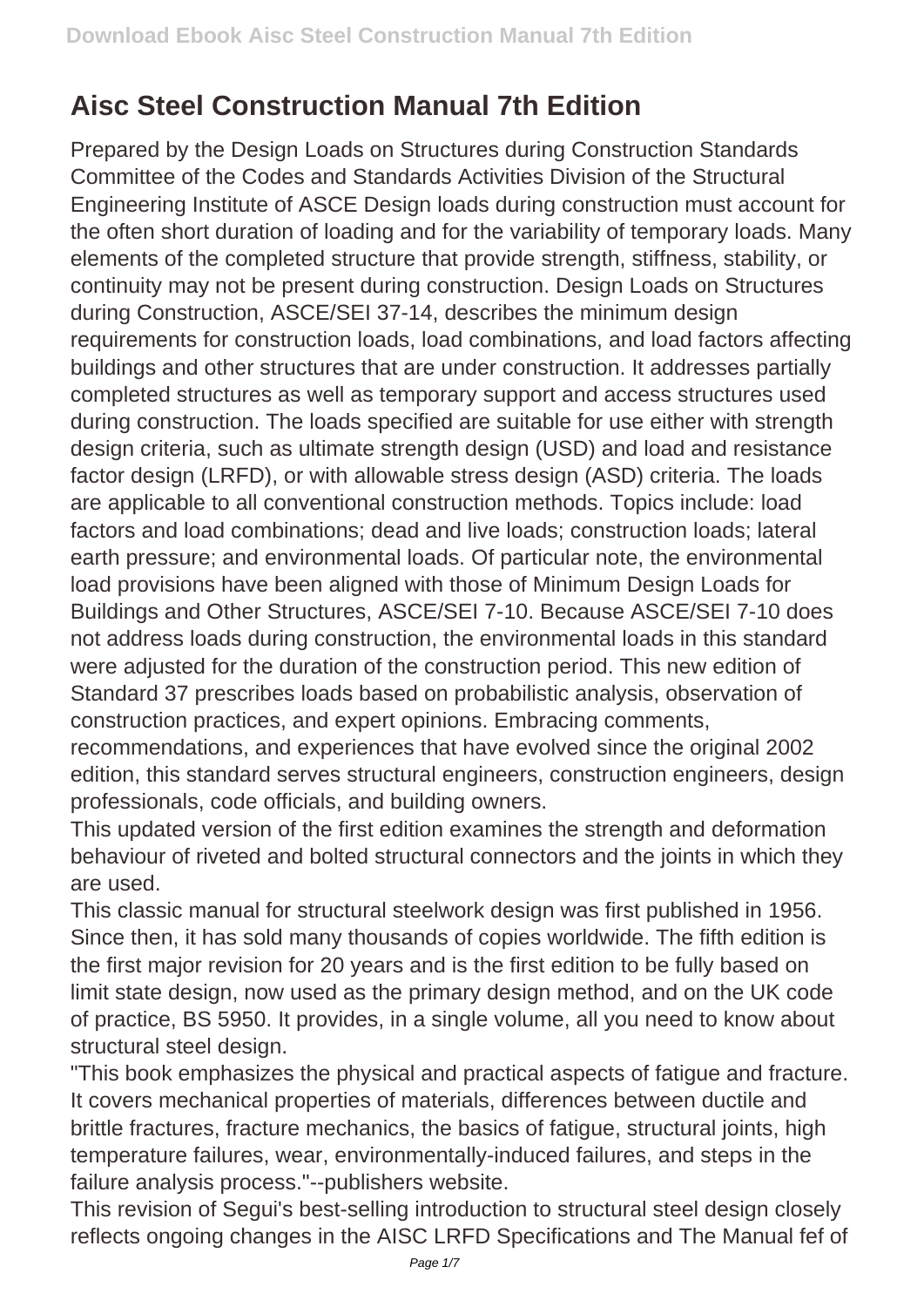Steel Construction. Its practical, down-to-earth presentation avoids excessive detail while providing a comprehensive study of structural steel design, including coverage of tension and compression members, beams, beam-columns, and connections. In later chapters, the book delivers a systematic discussion of composite members and plate girders. Synopsis This introductory textbook for undergraduate engineering students outlines the basic concepts in structural steel design, and discusses tension meters, compression members, beams, mean-columns, simple connections, eccentric connections, composite connections, and plate girders.

Mirroring the latest developments in materials, methods, codes, and standards in building and bridge design, this is a one-of-a-kind, definitive reference for engineers. Updated to reflect the latest provisions of the AISC (American Institute of Steel Construction),AASHTO (American Association of State Highway & Transportation Officials) and AISI (American Iron and Steel Institute) codes Combines detailed examples with the most current design codes and standards Numerous tables, charts, formulas, and illustrations Contents: Properties of Structural Steels and Effects of Steelmaking

In 1989, the American Institute of Steel Construction published the ninth edition of the Manual of Steel Construction which contains the "Specification for Structural Steel Buildings-Allowable Stress Design (ASD) and Plastic De sign." This current specification is completely revised in format and partly in content compared to the last one, which was published in 1978. In addition to the new specification, the ninth edition of the Manual contains completely new and revised design aids. The second edition of this book is geared to the efficient use of the afore mentioned manual. To that effect, all of the formulas, tables, and explanatory material are specifically referenced to the appropriate parts of the AISCM. Ta bles and figures from the Manual, as well as some material from the Standard Specifications for Highway Bridges, published by the American Association of State Highway and Transportation Officials (AASHTO), and from the Design of Welded Structures, published by the James F. Lincoln Arc Welding Foun dation, have been reproduced here with the permission of these organizations for the convenience of the reader. The revisions which led to the second edition of this book were performed by the first two authors, who are both experienced educators and practitioners. The definitive guide to stability design criteria, fully updated and incorporating current research Representing nearly fifty years of cooperation between Wiley and the Structural Stability Research Council, the Guide to Stability Design Criteria for Metal Structures is often described as an invaluable reference for practicing structural engineers and researchers. For generations of engineers and architects, the Guide has served as the definitive work on designing steel and aluminum structures for stability. Under the editorship of Ronald Ziemian and written by SSRC task group members who are leading experts in structural stability theory and research, this Sixth Edition brings this foundational work in line with current practice and research. The Sixth Edition incorporates a decade of progress in the field since the previous edition, with new features including: Updated chapters on beams, beam-columns, bracing, plates, box girders, and curved girders. Significantly revised chapters on columns, plates, composite columns and structural systems, frame stability, and arches Fully rewritten chapters on thin-walled (coldformed) metal structural members, stability under seismic loading, and stability analysis by finite element methods State-of-the-art coverage of many topics such as shear walls, concrete filled tubes, direct strength member design method, behavior of arches, direct analysis method, structural integrity and disproportionate collapse resistance, and inelastic seismic performance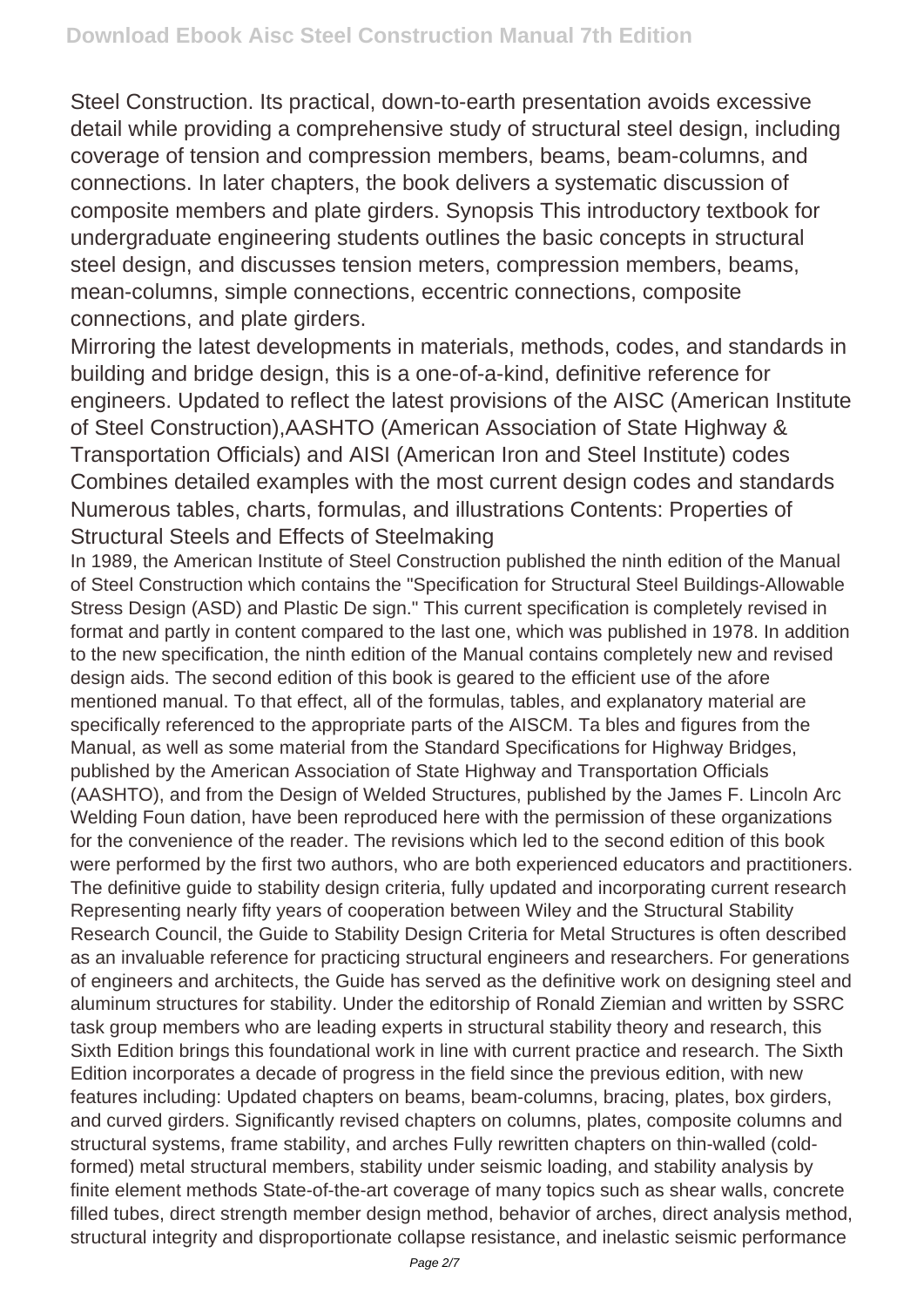and design recommendations for various moment-resistant and braced steel frames Complete with over 350 illustrations, plus references and technical memoranda, the Guide to Stability Design Criteria for Metal Structures, Sixth Edition offers detailed guidance and background on design specifications, codes, and standards worldwide.

Third Printing, incorporating errata, Supplement 1, and expanded commentary, 2013. Offers the latest regulations on designing and installing commercial and residential buildings. The recent worldwide boom in industrial construction and the corresponding billions of dollars spent every year in industrial, oil, gas, and petrochemical and power generation project, has created fierce competition for these projects. Strong management and technical competence will bring your projects in on time and on budget. An in-depth explorat

Structural Engineering Solved Problems for the SE Exam contains 100 practice problems representing a broad range of topics on the SE exam. Each problem provides an opportunity to apply your knowledge of structural engineering concepts.

The seventh edition of Simplified Design of Steel Structures is an excellent reference for architects and engineers who need information about the common uses of steel for the structures of buildings. The clear and concise format benefits readers who have limited backgrounds in mathematics and engineering. This new edition has been updated to reflect changes in standards, industry technology, and construction practices, including new research in the field, examples of general building structural systems, and the use of computers in structural design. Specifically, Load and Resistance Factor Design (LRFD) and Allowable Stress Design (ASD) are now covered.

This book is intended for classroom teaching in architectural and civil engineering at the graduate and undergraduate levels. Although it has been developed from lecture notes given in structural steel design, it can be useful to practicing engineers. Many of the examples presented in this book are drawn from the field of design of structures. Design of Steel Structures can be used for one or two semesters of three hours each on the undergraduate level. For a two-semester curriculum, Chapters 1 through 8 can be used during the first semester. Heavy emphasis should be placed on Chapters 1 through 5, giving the student a brief exposure to the consideration of wind and earthquakes in the design of buildings. With the new federal requirements vis a vis wind and earthquake hazards, it is beneficial to the student to have some under standing of the underlying concepts in this field. In addition to the class lectures, the instructor should require the student to submit a term project that includes the complete structural design of a multi-story building using standard design procedures as specified by AISC Specifications. Thus, the use of the AISC Steel Construction Manual is a must in teaching this course. In the second semester, Chapters 9 through 13 should be covered. At the undergraduate level, Chapters 11 through 13 should be used on a limited basis, leaving the student more time to concentrate on composite construction and built-up girders.

Geschwindner's 2nd edition of Unified Design of SteelStructures provides an understanding that structural analysisand design are two integrated processes as well as the necessaryskills and knowledge in investigating, designing, and detailingsteel structures utilizing the latest design methods according tothe AISC Code.The goal is to prepare readers to work in designoffices as designers and in the field as inspectors. This new edition is compatible with the 2011 AISC code as wellas marginal references to the AISC manual for design examples andillustrations, which was seen as a real advantage by the surveyrespondents. Furthermore, new sections have been added on: DirectAnalysis, Torsional and flexural-torsional buckling of columns,Filled HSS columns, and Composite column interaction. Morereal-world examples are included in addition to new use ofthree-dimensional illustrations in the book and in the imagegallery; an increased number of homework problems; and mediaapproach Solutions Manual, Image Gallery.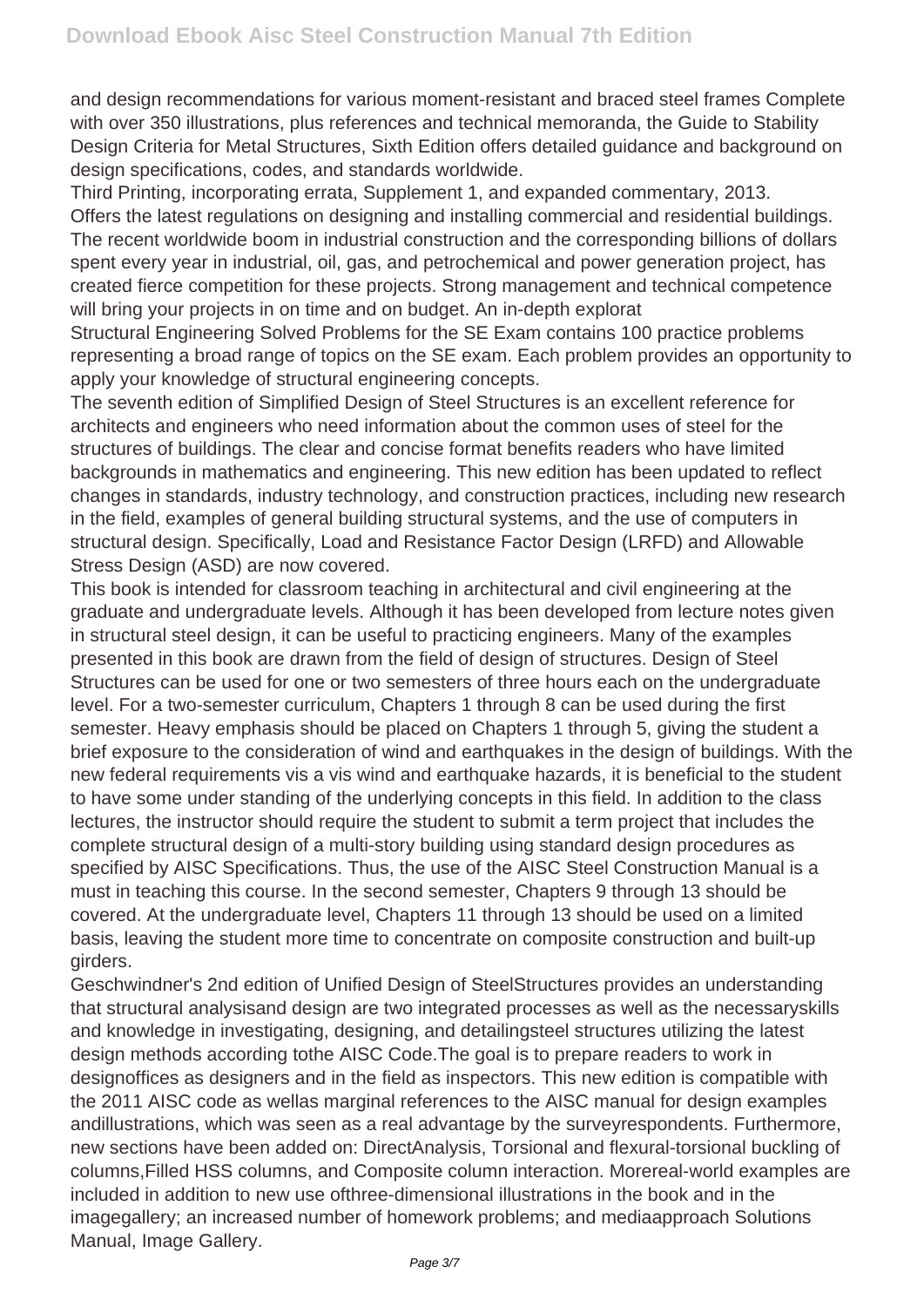The definitive guide to steel connection design—fully revised to cover the latest advances Featuring contributions from a team of industry-recognized experts, this up-to-date resource offers comprehensive coverage of every type of steel connection. The book explains leading methods for connecting structural steel components—including state-of-the-art techniques and materials—and contains new information on fastener and welded joints. Thoroughly updated to align with the latest AISC and ICC codes, Handbook of Structural Steel Connection Design and Details, Third Edition, features brand-new material on important structural engineering topics that are hard to find covered elsewhere. You will get complete details on fastener installation, space truss connections, composite member connections, seismic codes, and inspection and quality control requirements. The book also includes LRFD load guidelines and requirements from the American Welding Society. • Distills ICC and AISC 2016 standards and explains how they relate to steel connections • Features hundreds of detailed examples, photographs, and illustrations • Each chapter is written by a leading expert from industry or academia Originally published in 1926 [i.e. 1927] under title: Steel construction; title of 8th ed.: Manual of steel construction.

An In-Depth Review of Steel Design Methods and Standards Steel Design for the Civil PE and Structural SE Exams, Second Edition Steel Design for the Civil PE and Structural SE Exams gives you a thorough overview of the concepts and methods you'll need to solve problems in steel analysis and design on the Civil and Structural PE exams. Sharpen your problem-solving skills and assess your knowledge of how to apply important specifications with 37 exam-like, multiple-choice practice problems, each one accompanied by a detailed, step-by-step solution showing both LRFD and ASD methods. Prepare to pass the Civil and Structural PE exams Clear explanations of required codes and standards Detailed examples illustrating a wide range of common situations Confidence-building practice problems Side-by-side LRFD and ASD solutions Thorough index and easy-to-use lists of tables, figures, problems, and nomenclature Topics Covered Allowable Strength Design (ASD) Bolted Connections Combined Stress Members Composite Steel Members Flanges and Weds with Concentrated Loads History and Development of Structural Steel Load and Resistance Factor Design (LRFD) Loads and Load Combinations Plate Girders Steel Beam Design Steel Column Design Tension Member Design Welded Connections Referenced Codes and Standards Steel Construction Manual and Specification (AISC 325 and AISC 360) Minimum Design Loads for Buildings and Other Structures (ASCE 7) International Building Code (IBC) This book provides the means for a better control and purposeful consideration of the design of Architecturally Exposed Structural Steel (AESS). It deploys a detailed categorization of AESS and its uses according to design context, building typology and visual exposure. In a rare combination, this approach makes high quality benchmarks compatible with economies in terms of material use, fabrication methods, workforce and cost. Building with exposed steel has become more and more popular worldwide, also as advances in fire safety technology have permitted its use for building tasks under stringent fire regulations. On her background of long standing as a teacher in architectural steel design affiliated with many institutions, the author ranks among the world's best scholars on this topic. Among the fields covered by the extensive approach of this book are the characteristics of the various categories of AESS, the interrelatedness of design, fabrication and erection of the steel structures, issues of coating and protection (including corrosion and fire protection), special materials like weathering steel and stainless steel, the member choices and a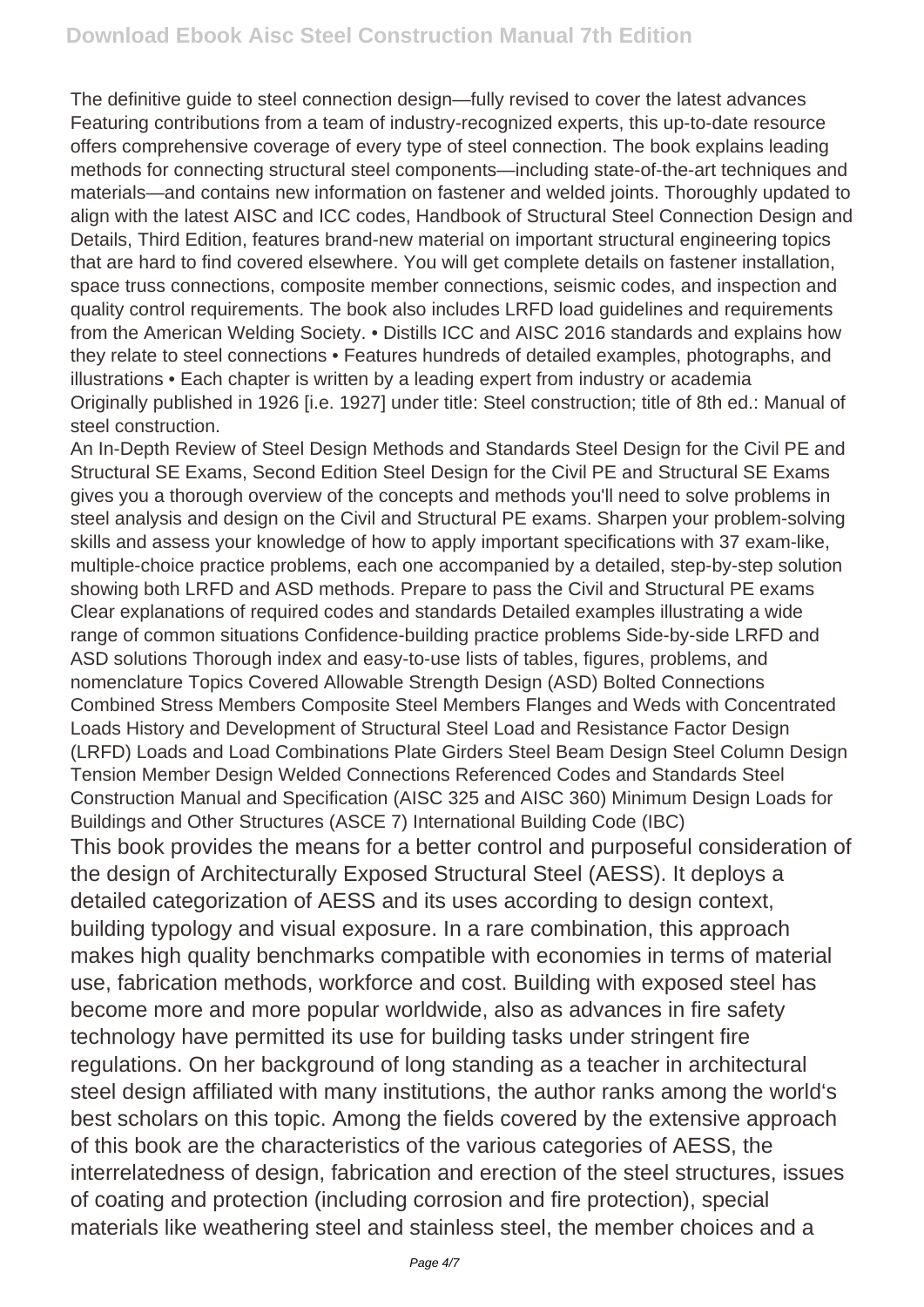connection design checklist. The description draws on many international examples from advanced contemporary architecture, all visited and photographed by the author, among which figure buildings like the Amgen Helix Bridge in Seattle, the Shard Observation Level in London, the New York Times Building and the Arganquela Footbridge.

Comprehensive Coverage of the 16-Hour Structural SE Exam Topics The Structural Engineering Reference Manual prepares you for the NCEES 16-hour Structural SE exam. This book provides a comprehensive review of structural analysis and design methods related to vertical and lateral forces. It also illustrates the most useful equations in the exam-adopted codes and standards, and provides guidelines for selecting and applying these equations. Over 225 example problems illustrate how to apply concepts and use equations, and over 45 end-of-chapter problems let you practice your skills. Each problem's complete solution allows you to check your own approach. You'll benefit from increased proficiency in a broad range of structural engineering topics and improved efficiency in solving related problems. Quick access to supportive information is just as important as knowledge and efficiency. This book's thorough index directs you to the codes and concepts you will need during the exam. Throughout the book, cross references to more than 700 equations, 40 tables, 160 figures, 8 appendices, and the following relevant codes point you to additional support material when you need it. Topics Covered Reinforced Concrete Foundations and Retaining Structures Prestressed Concrete Structural Steel Timber Reinforced Masonry Lateral Forces (Wind and Seismic) Bridges Referenced Codes and Standards AASHTO LRFD Bridge Design Specifications (AASHTO) Building Code Requirements for Structural Concrete (ACI 318) Steel Construction Manual (AISC 325) Seismic Design Manual (AISC 327) North American Specification for the Design of Cold-Formed Steel Structural Members (AISI) Minimum Design Loads for Buildings and Other Structures (ASCE 7) International Building Code (IBC) National Design Specifications for the Design of Cold-Formed Steel Structural Members (NDS) Special Design Provisions for Wind and Seismic with Commentary (NDS) PCI Design Handbook: Precast and Prestressed Concrete (PCI) Building Code Requirements and Specification for Masonry Structures (TMS 402/602-08)

This textbook describes the rules for the design of steel and composite building structures according to Eurocodes, covering the structure as a whole, as well as the design of individual structural components and connections. It addresses the following topics: the basis of design in the Eurocodes framework; the loads applied to building structures; the load combinations for the various limit states of design and the main steel properties and steel fabrication methods; the models and methods of structural analysis in combination with the structural imperfections and the cross-section classification according to compactness; the cross-section resistances when subjected to axial and shear forces, bending or torsional moments and to combinations of the above; component design and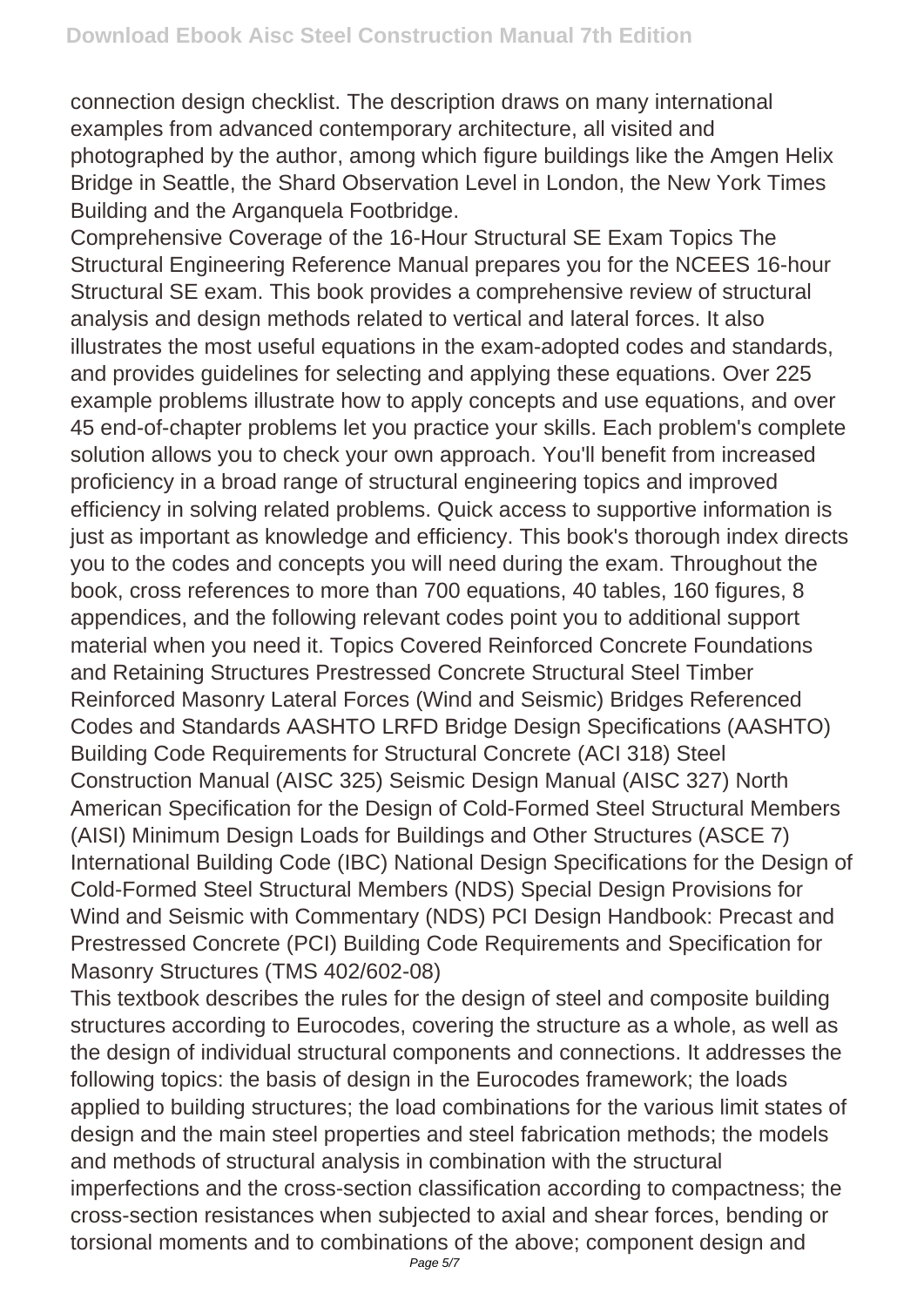more specifically the design of components sensitive to instability phenomena, such as flexural, torsional and lateral-torsional buckling (a section is devoted to composite beams); the design of connections and joints executed by bolting or welding, including beam to column connections in frame structures; and alternative configurations to be considered during the conceptual design phase for various types of single or multi-storey buildings, and the design of crane supporting beams. In addition, the fabrication and erection procedures, as well as the related quality requirements and the quality control methods are extensively discussed (including the procedures for bolting, welding and surface protection). The book is supplemented by more than fifty numerical examples that explain in detail the appropriate procedures to deal with each particular problem in the design of steel structures in accordance with Eurocodes. The book is an ideal learning resource for students of structural engineering, as well as a valuable reference for practicing engineers who perform designs on basis of Eurocodes. the undergraduate course in structural steel design using the Load and Resistance Factor Design Method (LRFD). The text also enables practicing engineers who have been trained to use the Allowable Stress Design procedure (ASD) to change easily to this more economical and realistic method for proportioning steel structures. The book comes with problem-solving software tied to chapter exercises which allows student to specify parameters for particular problems and have the computer assist them. On-screen information about how to use the software and the significance of various problem parameters is featured. The second edition reflects the revised steel specifications (LRFD) of the American Institute of Steel Construction.

Written specifically for the engineering technology/technician level, this book offers a straight-forward, elementary, noncalculus, practical problem-solving approach to the design, analysis, and detailing of structural steel members. Using numerous example problems and a step-by-step solution format, it focuses on the classical and traditional ASD (Allowable Stress Design) method of structural steel design (the method still most used today) and introduces the LRFD (Load and Resistance Factor Design) method (fast-becoming the method of choice for the future). Introduction to Steel Structures. Tension Members. Axially Loaded Compression Members. Beams. Special Beams. Beam-Columns. Bolted Connections. Welded Connections. Open Web Steel Joists and Metal Deck. Continuous Construction and Plastic Design. Structural Steel Detailing: Beams. Structural Steel Detailing: Columns. LRFD: Structural Members. LRFD: Connections.For technicians, technologists, engineers, and architects preparing for state licensing examinations for professional registration.

Steel Construction ManualAmer Inst of Steel Construction

STEEL DESIGN covers the fundamentals of structural steel design with an emphasis on the design of members and their connections, rather than the integrated design of buildings. The book is designed so that instructors can easily teach LRFD, ASD, or both, time-permitting. The application of fundamental principles is encouraged for design procedures as well as for